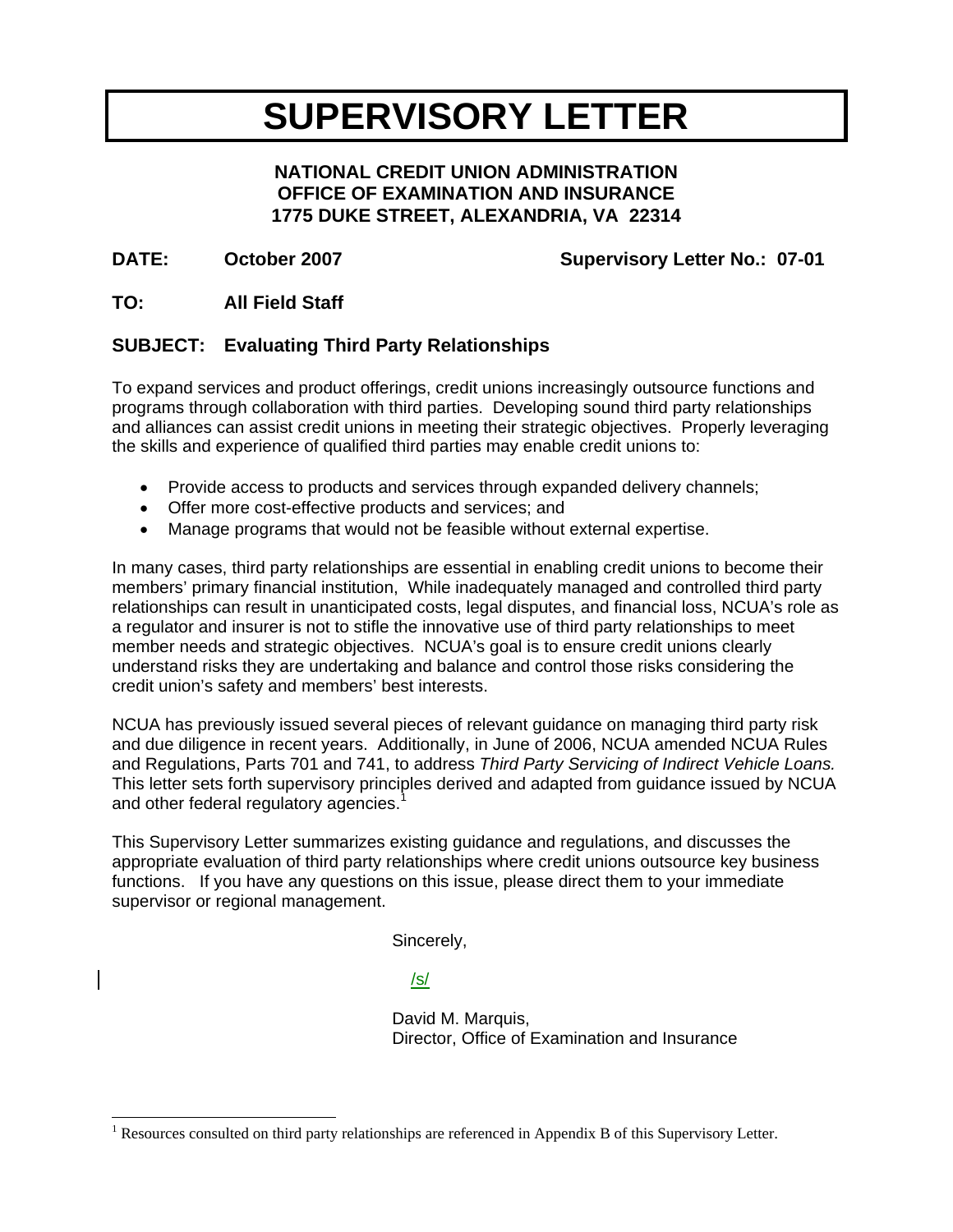# **Supervisory Letter**



# **Evaluating Third Party Relationships**

# **Third Party Relationships**

In recent years, credit unions have increasingly developed third party relationships to meet strategic objectives and enhance member services. Properly managed and controlled third party relationships provide a wide range of potential benefits to credit unions and their members. Many credit unions have utilized third party arrangements to gain expertise, realize economies of scale, or even reach new members. Leveraging the talents and experience of third parties can assist credit unions in meeting their members' needs while accomplishing their strategic goals. In some cases, third party relationships are critical to the on-going success of a credit union. Credit unions taking the time to properly evaluate and cultivate their participation in third party arrangements can experience a high degree of success.

Collaboration with third parties has become more prevalent in credit unions due to increasing complexity of services and competitive pressures. In some third party arrangements, credit unions surrender direct control over one or more key business functions to a third party in exchange for potential benefits. As credit unions consider the potential benefits of third party arrangements, credit union officials and management (officials) are faced with a balancing act.

Officials must carefully consider the potential risks these relationships may present and how to manage them. As credit unions seek to manage risk, they should carefully consider the correlation between their level of control over business functions and the potential for compounding risks. Credit unions maintaining complete control over all functions may be operationally or financially inefficient. Credit unions outsourcing functions without the

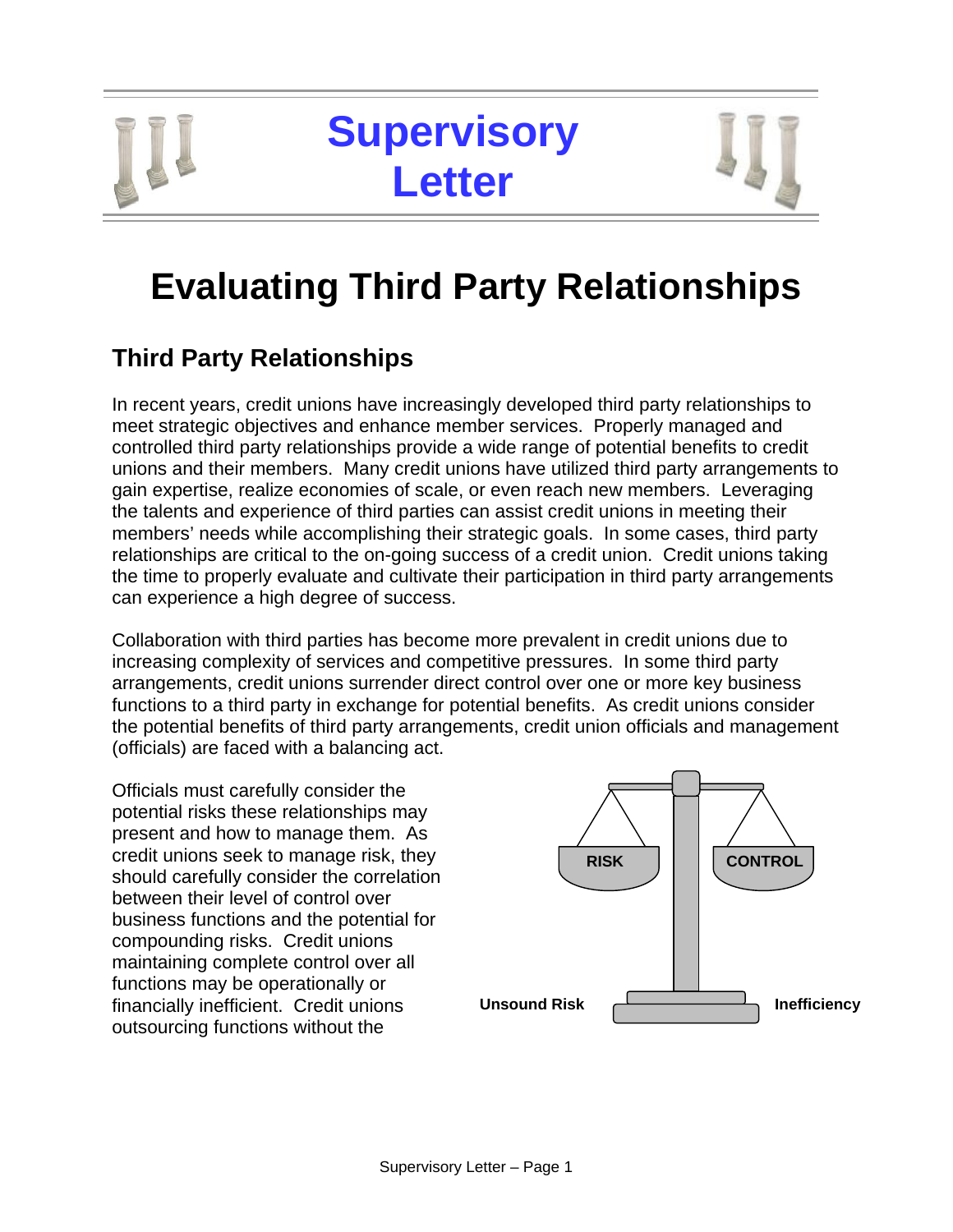appropriate level of due diligence and oversight may be taking on undue risk.  $1$ Ultimately, credit unions are responsible for safeguarding member assets and ensuring sound operations irrespective of whether or not a third party is involved.

Outsourcing complete control over one or more business functions to a third party amplifies the risks inherent in those functions. Additionally, credit unions trading direct control over business functions for third party program benefits may expose themselves to a full range of risks including credit, interest rate, liquidity, transaction, compliance, strategic, and reputation risks. Credit unions must complete the due diligence necessary to ensure the risks undertaken in a third party relationship are acceptable in relation to their risk profile and safety and soundness requirements. Less complex risk profiles and third party arrangements typically require less analysis and documentation. Further, where credit unions have a longstanding and tested history of participating in a given third party relationship, less analysis is required to renew the relationship.

Risks may be mitigated, transferred, avoided, or accepted; however, they are rarely eliminated. The risk management process involves identifying and making informed decisions about how to address risk. One of the best ways to employ the risk management process is to start small and gain experience over time. Less complex credit unions unfamiliar with analyzing third party arrangements may utilize this risk management approach by entering third party relationships with small, well-defined goals and expanding their exposure to third party risks as their experience grows.

When evaluating third party arrangements, examiners should ensure credit unions have addressed the following concepts in a manner commensurate with their size, complexity, and risk profile:

- $\triangleright$  Risk Assessment and Planning;
- $\triangleright$  Due Diligence; and

 $\overline{\phantom{a}}$ 

 $\triangleright$  Risk Measurement, Monitoring and Control.

The remainder of this Supervisory Letter outlines considerations for these concepts. The considerations discussed are not an exhaustive list of all possible risk mitigation procedures, but a representation of the considerations necessary when credit unions engage in significant third party relationships. The depth and breadth of due diligence required depends upon a credit union's complexity and risk management process. Smaller or less complex credit unions may develop alternative methods of accomplishing due diligence, while credit unions utilizing a time tested third party relationship may already have addressed these considerations over time.

## **Risk Assessment and Planning Considerations for Third Party Relationships**

Credit union officials are responsible for planning, directing, and controlling the credit union's affairs. Risk assessment and due diligence for third party relationships is an

 $<sup>1</sup>$  Due diligence is the systematic, on-going process of analyzing and evaluating new strategies,</sup> programs, products, or operations to prepare for and mitigate unnecessary risks.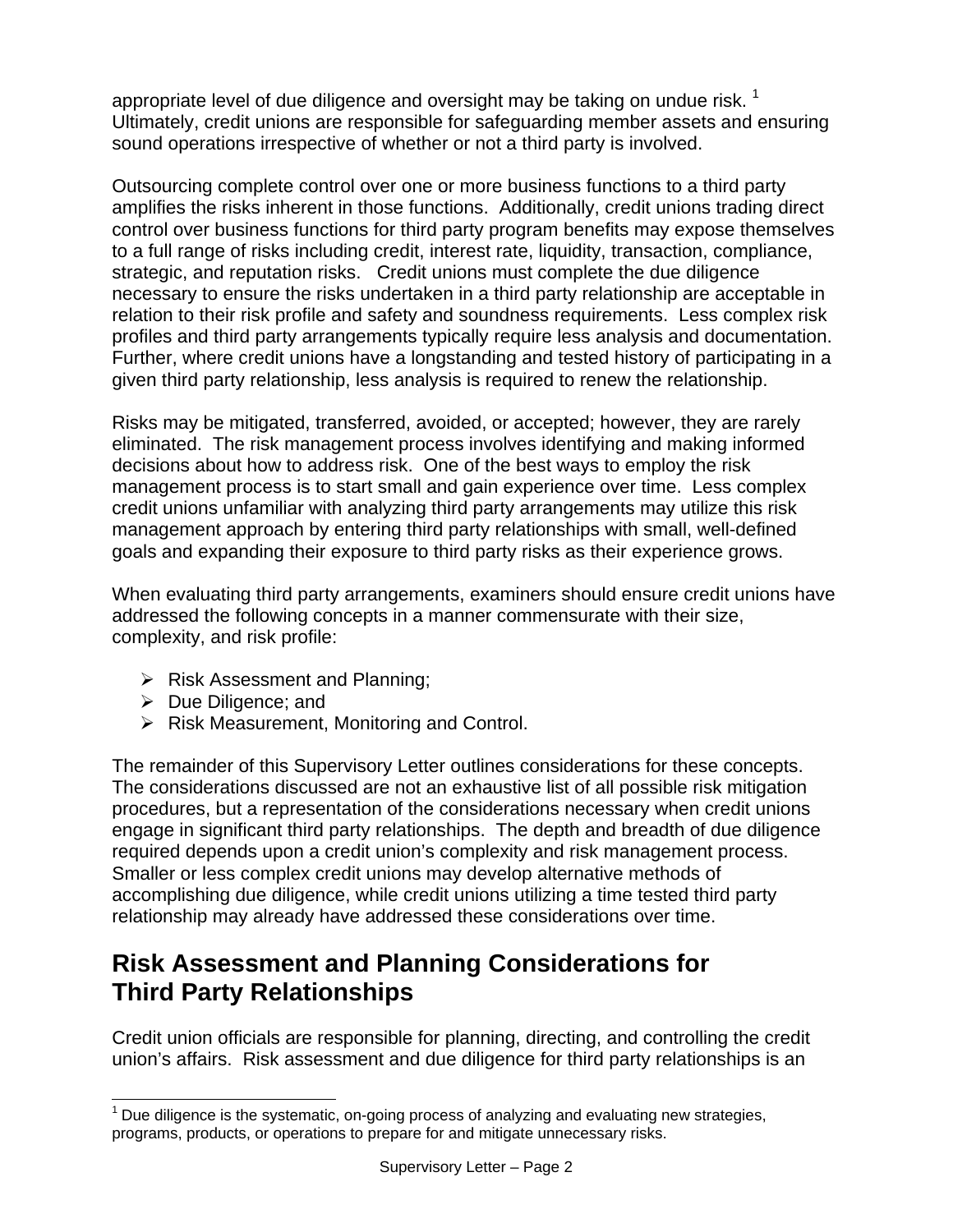important part of officials' fiduciary responsibilities. Examiners should consider the following elements in evaluating the adequacy of credit unions' risk assessment and due diligence over third party relationships:

#### Planning and Initial Risk Assessment

Before entering into a third party relationship, officials should determine whether the relationship complements their credit union's overall mission and philosophy. Officials should document how the relationship will relate to their credit union's strategic plan, considering long-term goals, objectives, and resource allocation requirements. Officials should design action plans to achieve short-term and long-term objectives in support of strategic planning for new third party arrangements. All planning should contain measurable, achievable goals and clearly defined levels of authority and responsibility.

Additionally, officials should weigh the risks and benefits of outsourcing business functions with the risks and benefits of maintaining those functions in-house. In order to demonstrate an understanding of a third party relationship's risk, the officials must clearly understand the credit union's strengths and weaknesses in relation to the arrangement under consideration. Credit unions should complete a risk assessment prior to engaging in a third party relationship to assess what internal changes, if any, will be required to safely and soundly participate.

Risk assessments are a dynamic process, rather than a static process, and should be an on-going part of a broader risk management strategy. Credit unions' initial risk assessments for a third party relationship should consider all seven risk areas (Credit, Interest Rate, Liquidity, Transaction, Compliance, Strategic, and Reputation), and more specifically the following:

- ¾ **Expectations for Outsourced Functions** Credit unions should clearly define the nature and scope of their needs. Which needs will the third party meet? Will the third party be responsible for desired results? To what extent?
- ¾ **Staff Expertise** Is credit union staff qualified to manage and monitor the third party relationship? How much reliance on the third party will be necessary?
- ¾ **Criticality** How important is the activity to be outsourced? Is the activity mission critical? What other alternatives exist?
- ¾ **Risk-Reward or Cost-Benefit Relationship** Does the potential benefit of the arrangement outweigh the potential risks or costs? Will this change over time?
- ¾ **Insurance-** Will the arrangement create additional liabilities? Is credit union insurance coverage sufficient to cover the potentially increased liabilities? Will the third party carry "key man" insurance or other insurance to protect the credit union?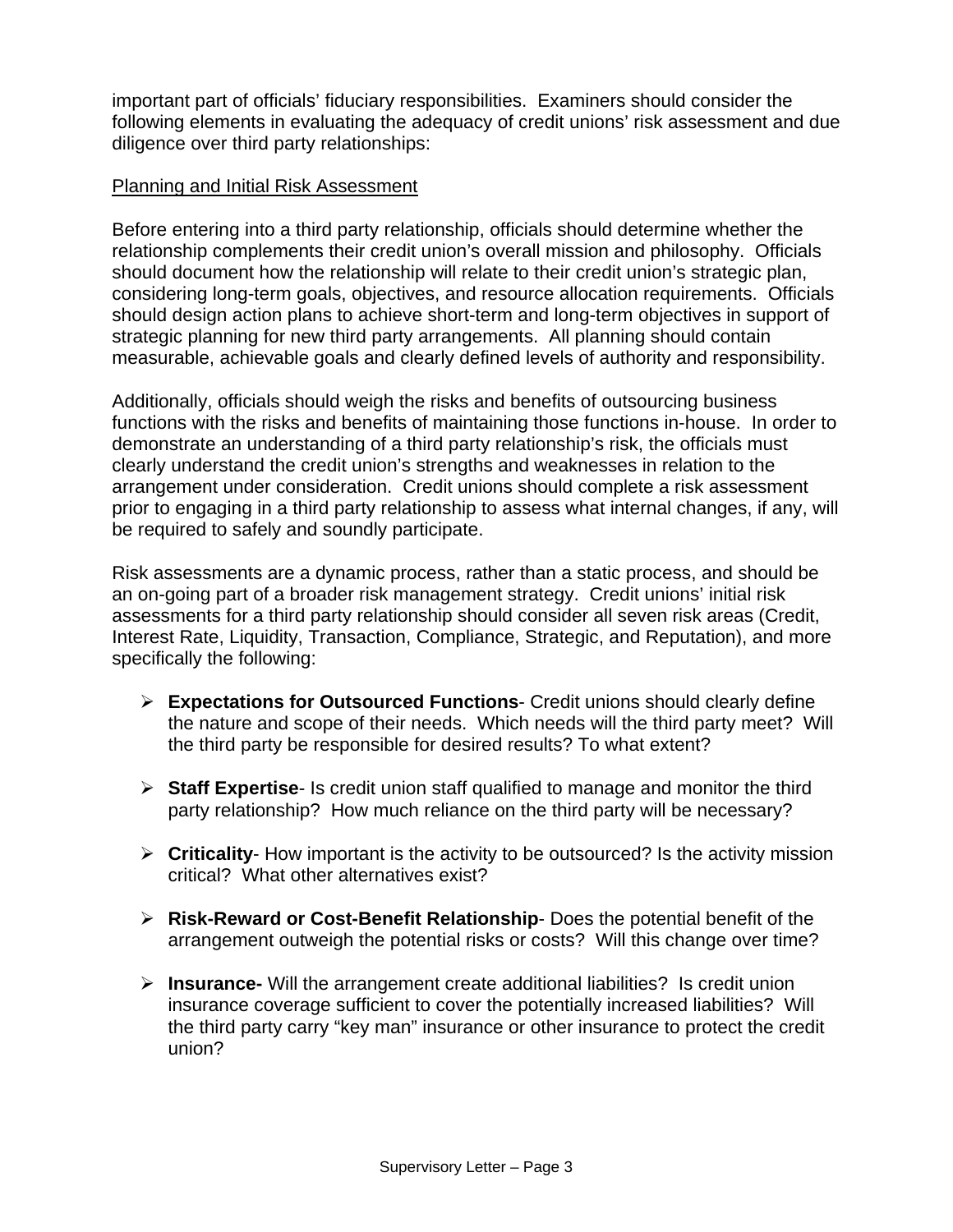- ¾ **Impact on Membership-** How will officials gauge the positive or negative impacts of the arrangement on credit union members? How will they manage member expectations?
- ¾ **Exit Strategy-** Is there a reasonable way out of the relationship if it becomes necessary to change course in the future? Is there another party that can provide any services officials deem critical?

Risk assessments for less complex third party arrangements may be part of a broader risk management program or documented in board minutes.

#### Financial Projections

In evaluating the cost-benefit or risk-reward of a third party relationship, credit unions should develop financial projections outlining the range of expected and possible financial outcomes. Credit unions should project a return on their investment in the proposed third party arrangement, considering expected revenues, direct costs, and indirect costs. For example, when outsourcing loan functions, credit unions should not only consider the expected loan yield, but also the potential effect of borrower prepayments and third party fees on the overall return.

Officials should evaluate financial projections in the context of their overall strategic plans and asset-liability management framework before making a decision to participate in a third party arrangement. Examiners should evaluate these projections for reasonableness, considering historical performance, underlying assumptions, stated business plan objectives, and the complexity of the credit union's risk profile.

# **Due Diligence for Third Party Relationships**

When considering third party relationships, proper due diligence includes developing a demonstrated understanding of a third party's organization, business model, financial health, and program risks. In order to tailor controls to mitigate risks posed by a third party, credit unions must have an understanding of a prospective third party's responsibilities and all of the processes involved with prospective third party programs. Examiners should consider the adequacy of due diligence in the areas below, given credit unions' risk profiles, internal controls, and overall complexity. Due diligence should be tailored to the complexity of the third party relationship and may consist of reasonable alternative procedures to accomplish acceptable risk mitigation.

#### Background Check

Credit unions should consider a third party's experience providing the proposed service or program. A well-respected third party may have little or no experience implementing and supporting a new service offering. In these cases, the qualifications, competence, and training of key individuals within the third party's organization become even more important to verify. While it would be tempting to rely solely upon the vendor's reputation alone, a more prudent practice would be to verify the expertise the vendor has obtained to provide this new service.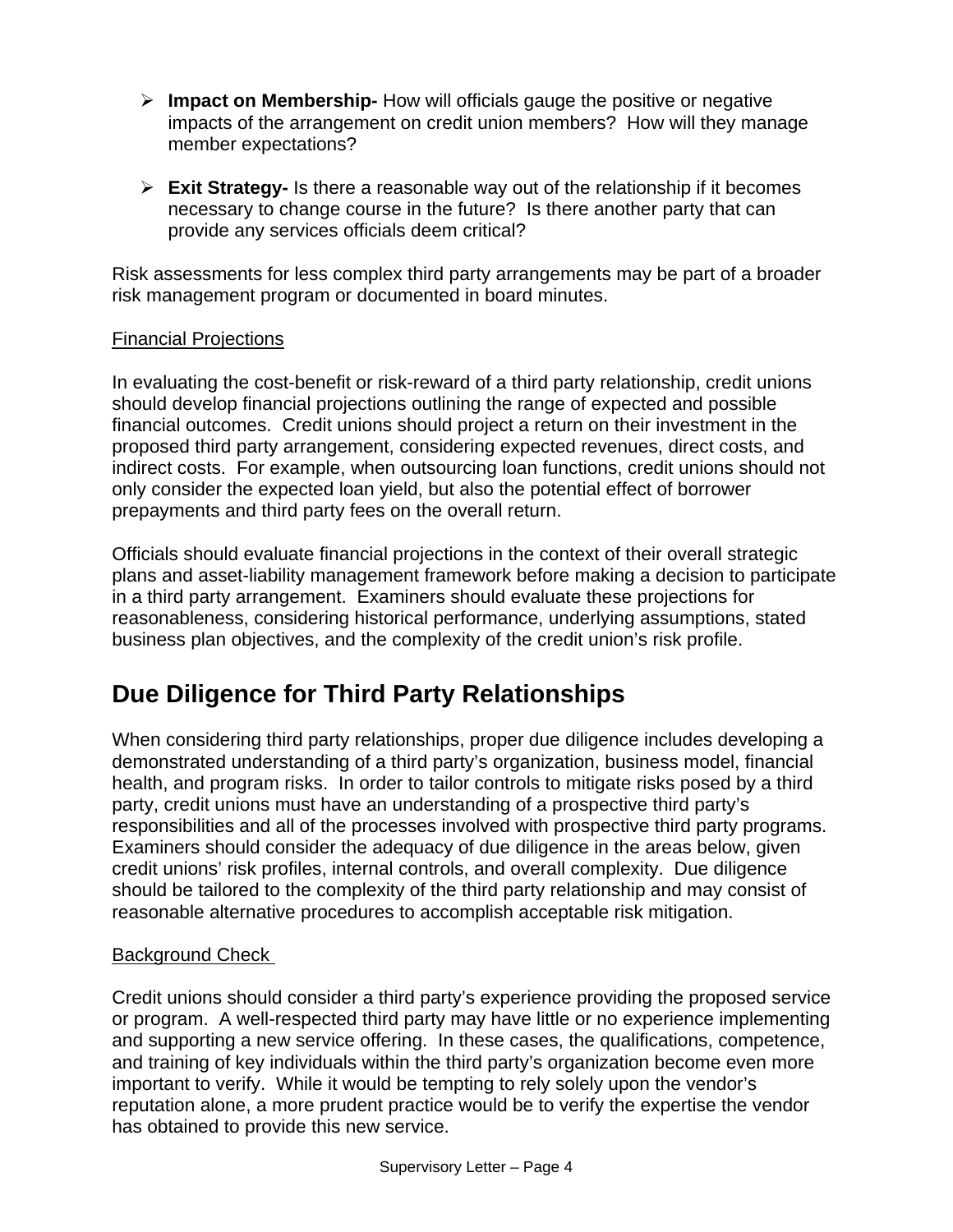It is also important for credit unions to understand how a third party has performed in other relationships before entering into a third party arrangement. Credit unions should request referrals from the prospective third party's clients to determine their satisfaction and experience with the proposed arrangement. Credit unions should also review and consider any lawsuits or legal proceedings involving the third party or its principals. Additionally, credit unions should ensure that third parties or their agents have any required licenses or certifications, and that they remain current for the duration of the arrangement. Finally, sources of information such as the Better Business Bureau, Federal Trade Commission, credit reporting agencies, state consumer affairs offices, or state attorney general offices may also offer insight to a third party's business reputation.

#### Business Model

New business models often emerge due to changes in the regulatory, technological, or economic environment. When evaluating a prospective third party arrangement, credit union officials should consider the longevity and adaptability of third party business models. Some business models may be well suited for economic expansion, but untenable during economic recession. Since new business models are not time tested and have not experienced a complete economic cycle, they may present additional risks to a credit union. Likewise, longstanding business models that cannot easily adapt may not be sustainable in times of rapid technological or regulatory change.

Before entering into a third party arrangement, credit union officials should thoroughly understand the third party's business model. The third party's business model is simply the conceptual architecture or business logic employed to provide services to its clients. If the third party's business and marketing plans are available, officials should review them. Credit union officials should also understand and be able to explain the third party's role in the proposed arrangement and any processes for which the third party is responsible. Examiners should assess credit union officials' understanding and consideration of key third party business models as an integral element of due diligence.

Credit union officials should also understand the third party's sources of income and expense, considering any conflicts of interest that may exist between the third party and the credit union. For example, if a third party's revenue stream is tied to the volume of loan originations rather than loan quality, its financial interest in underwriting as many loans as possible may conflict with the credit union's interest in originating only quality loans. Credit unions should also identify any vendor related parties (such as subsidiaries, affiliates, or subcontractors) involved with the proposed arrangement and understand the purpose and function of each. $2$  Examiners should consider the potential effects of identified conflicts of interest and ensure officials mitigate risks where reasonable.

 $\overline{a}$  $2$  Further due diligence may be required of some of these related parties if they play a critical role in providing the credit union with the proposed service.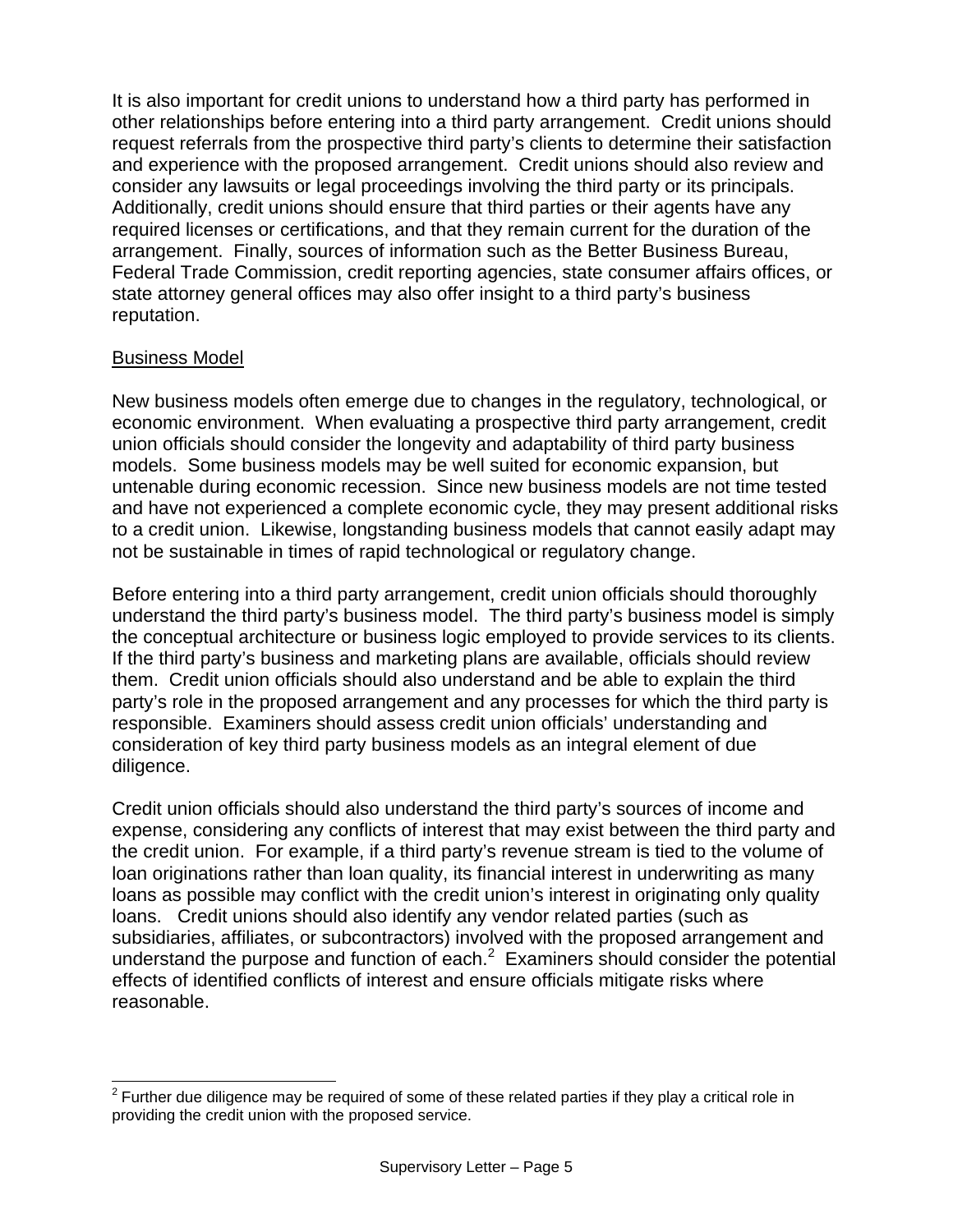### Cash Flows

**Perhaps one of the most important considerations, when analyzing a potential third party relationship, is the determination of how cash flows move between all parties in a proposed third party arrangement.** In addition to third party fees, premiums, and claims receipts, many third party arrangements include cash flows between the credit union, the third party, and credit union members. Credit union officials should be able to explain how cash flows (both incoming and outgoing) move between the member, the third party, and credit unions. Credit unions should also be able to independently verify the source of these cash flows and match them to related individual accounts. Examiners should ensure credit unions are tracking and identifying cash flows accurately.

### Financial and Operational Control Review

Credit unions should carefully review the financial condition of third parties and their closely related affiliates. The financial statements of a third party and its closely related affiliates should demonstrate an ability to fulfill the contractual commitments proposed. Credit unions should consider the financial statements with regard to outstanding commitments, capital strength, liquidity, and operating results. Additionally, credit unions should consider any potential off-balance sheet liabilities and the feasibility that the third party or its affiliated parties can financially perform on such commitments.

Audited and segmented financial statements or ratings from nationally recognized statistical rating organizations (NRSRO ratings) may be useful in periodically evaluating the overall financial health of a prospective or existing third party.<sup>3</sup> If available, officials may use copies of SAS 70 (Type II) reports prepared by an independent auditor, audit results, or regulatory reports to evaluate the adequacy of the proposed vendor's internal controls. If these items are not available, credit unions should consider whether to require an independent review of the proposed vendor's internal controls. Generally, contracts establish requirements for periodic audits or access to third party records. Examiners should ensure credit unions have adequately reviewed the financial and internal control structure of the prospective third party, considering credit unions' risk profiles and the arrangement's relationship to net worth.

### Contract Issues and Legal Review

Contracts outlining third party arrangements are often complex. Credit unions should take measures to ensure careful review and understanding of the contract and legal issues relevant to third party arrangements. It is prudent to seek qualified external legal counsel to review prospective third party arrangements and contracts. Any legal counsel consulted should be independent and have the experience or specialization necessary to review properly the arrangements and contracts.

Typically, at a minimum, third party contracts should address the following:

 $\triangleright$  Scope of arrangement, services offered, and activities authorized;

 $\overline{a}$  $3$  Officials should consider the independence of audits or ratings reviewed.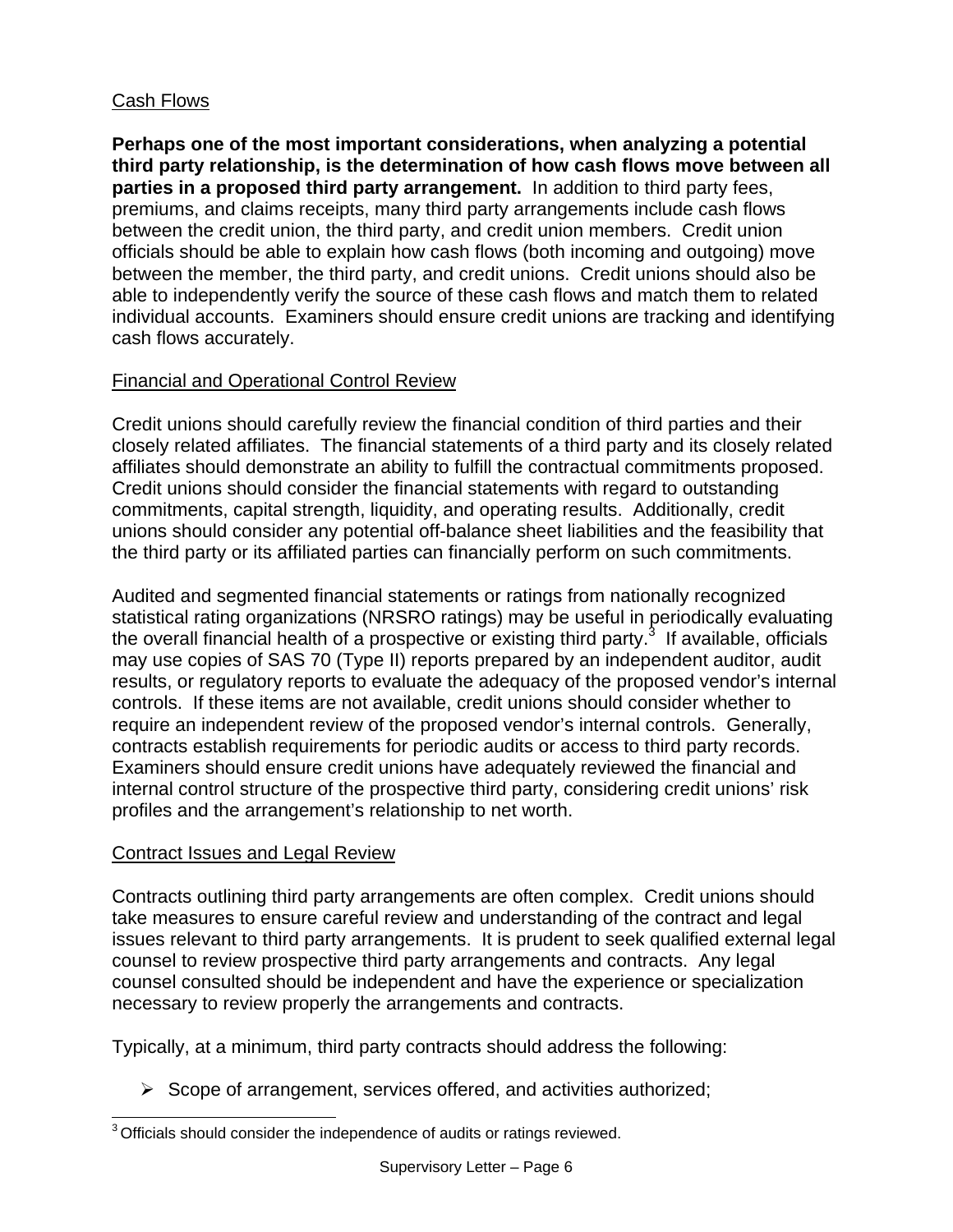- $\triangleright$  Responsibilities of all parties (including subcontractor oversight);
- $\triangleright$  Service level agreements addressing performance standards and measures;
- $\triangleright$  Performance reports and frequency of reporting;
- $\triangleright$  Penalties for lack of performance;
- ¾ Ownership, control, maintenance and access to financial and operating records;
- $\triangleright$  Ownership of servicing rights;
- $\triangleright$  Audit rights and requirements (including responsibility for payment);
- $\triangleright$  Data security and member confidentiality (including testing and audit);
- $\triangleright$  Business resumption or contingency planning;
- $\triangleright$  Insurance:
- $\triangleright$  Member complaints and member service;
- $\triangleright$  Compliance with regulatory requirements (e.g. GLBA, Privacy, BSA, etc.);
- $\triangleright$  Dispute resolution; and
- $\triangleright$  Default, termination, and escape clauses.

Of particular importance, credit unions should exercise their right to negotiate contract terms with third parties for mutually beneficial contracts. For example, some credit unions have entered into third party agreements with significant buyout or termination penalties, believing the penalties or fees were standard or non-negotiable. In many cases, early termination, escape clause, and default terms are negotiable. Credit union officials should ensure that any contract terms agreed to would not adversely affect the credit union's safety and soundness, regardless of contract performance.

In addition to a legal review of contracts and written agreements relevant to a prospective third party arrangement, it may be prudent for credit unions to obtain a legal opinion about any services provided by the third party under the arrangement. For example, if a third party is engaged to perform loan collections for the credit union, a legal review of their collection methods may be prudent to ensure debt collection and reporting practices comply with applicable state and federal laws. Credit unions should ensure compliance with state and federal laws and regulations, and contractually bind the third party to compliance with applicable laws (i.e. Regulation B, Regulation Z, HMDA, etc.). Since credit unions may ultimately be responsible for consumer compliance violations committed by their agents, credit unions should be familiar with the third party's internal controls for ensuring regulatory compliance and adherence to agreed upon practices.

### Accounting Considerations

Credit unions should consider that third party relationships might create accounting complexities. Credit unions must have adequate accounting infrastructures to appropriately track, identify, and classify transactions in accordance with Generally Accepted Accounting Principles (GAAP). Credit unions often develop third party arrangements to outsource new products or functions, and may not have experience in accounting for the particulars of those new products or functions. Conversely, although credit unions may be familiar with the accounting rules for a given function, the nature of a third party arrangement may change the required accounting procedures.

In some instances, a certified public accountant's guidance may be necessary to ensure proper accounting treatment. A credit union's audit scope should provide for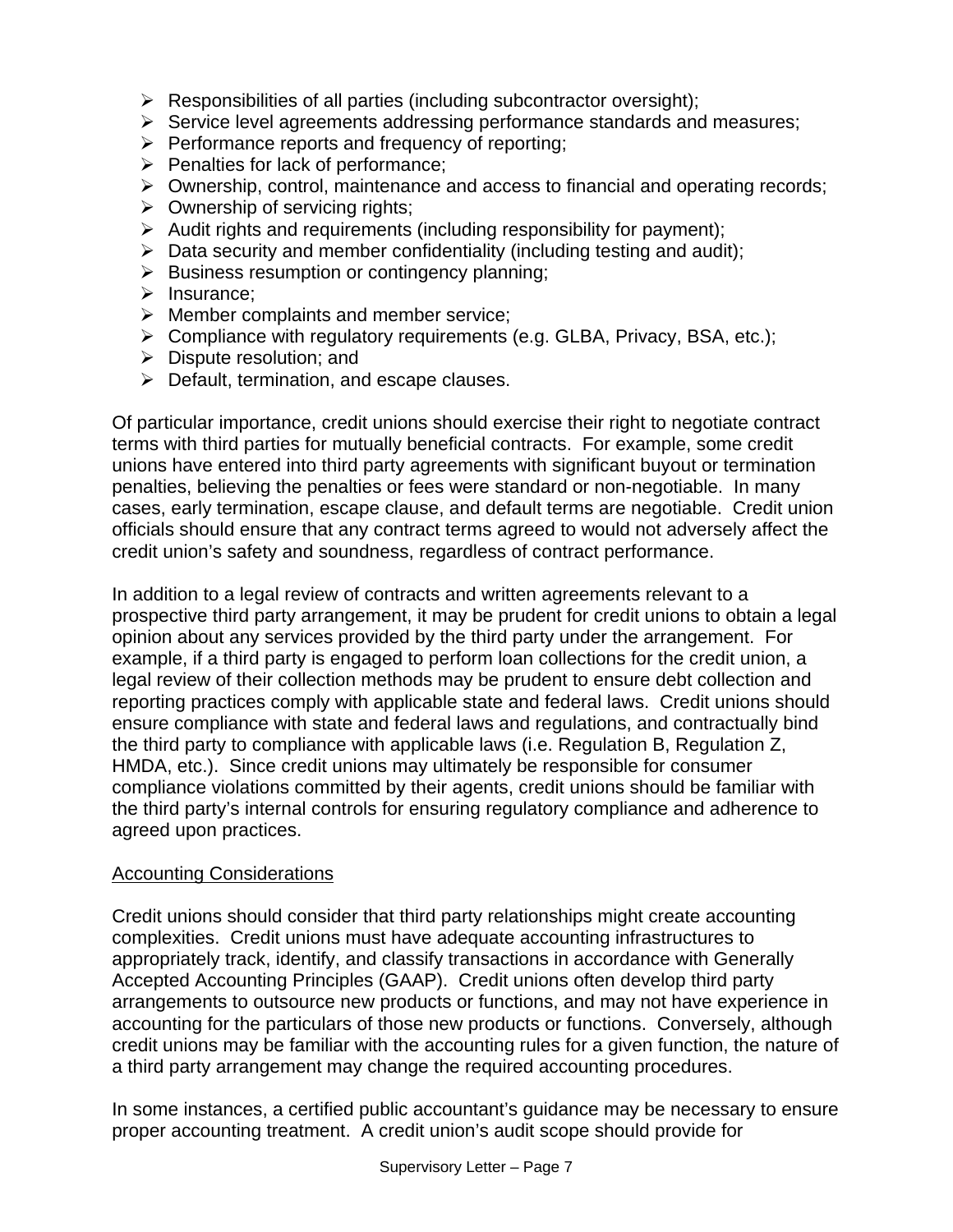independent reviews of third party arrangements and associated activities. Examiners should ensure credit unions have considered the accounting implications of new products or services introduced through third party arrangements.

## **Risk Measurement, Monitoring and Control of Third Party Relationships**

In addition to careful due diligence when entering third party arrangements, credit unions must establish ongoing expectations and limitations, compare program performance to expectations, and ensure all parties to the arrangement are fulfilling their responsibilities. Third party arrangements and risk profiles will vary; thus, credit unions should tailor risk mitigation efforts to the specific nature of considered programs, the materiality of risks identified, and the credit union's overall complexity. Examiners should consider the adequacy of the credit union's policies, risk measurement, and monitoring in light of the same factors.

#### Policies and Procedures

Credit unions should develop detailed policy guidance sufficient to outline expectations and limit risks originating from third party arrangements. Policies and procedures should outline staff responsibilities and authorities for third party processes and program oversight. Additionally, policy guidance should define the content and frequency of reporting to credit union management and officials. **Credit unions should also establish program limitations to control the pace of program growth and allow time to develop experience with the program.** For example, credit unions participating in third party loan programs should initially limit the volume of loans granted in order to identify any problems with the third party process prior to the volume of loans becoming significant.

#### Risk Measurement and Monitoring

Credit unions must be able to measure the risks of third party programs, but also the performance of third parties in terms of profitability, benefit, and service delivery. For example, credit unions outsourcing loan servicing functions should be able to identify individual loan characteristics, repayment histories, repayment methods, delinquency status, and any loan file maintenance relative to serviced loans. To the extent that credit unions rely on the third party to provide this type of measurement information, clear controls should be contractually established and subject to periodic independent testing to ensure the accuracy of the information. Examiners should ensure that credit unions are measuring the performance of third party arrangements and periodically verifying the accuracy of any information provided to them by a third party or its affiliate.

**Credit unions engaging in third party relationships must have an infrastructure (i.e. staffing, equipment, technology, etc.) sufficient to monitor the performance of third party arrangements.** In many cases, credit unions outsource processes or functions due to a lack of internal infrastructure or experience. However, outsourcing processes or functions does not eliminate credit union responsibility for the safety and soundness of those processes and functions. Examiners should ensure officials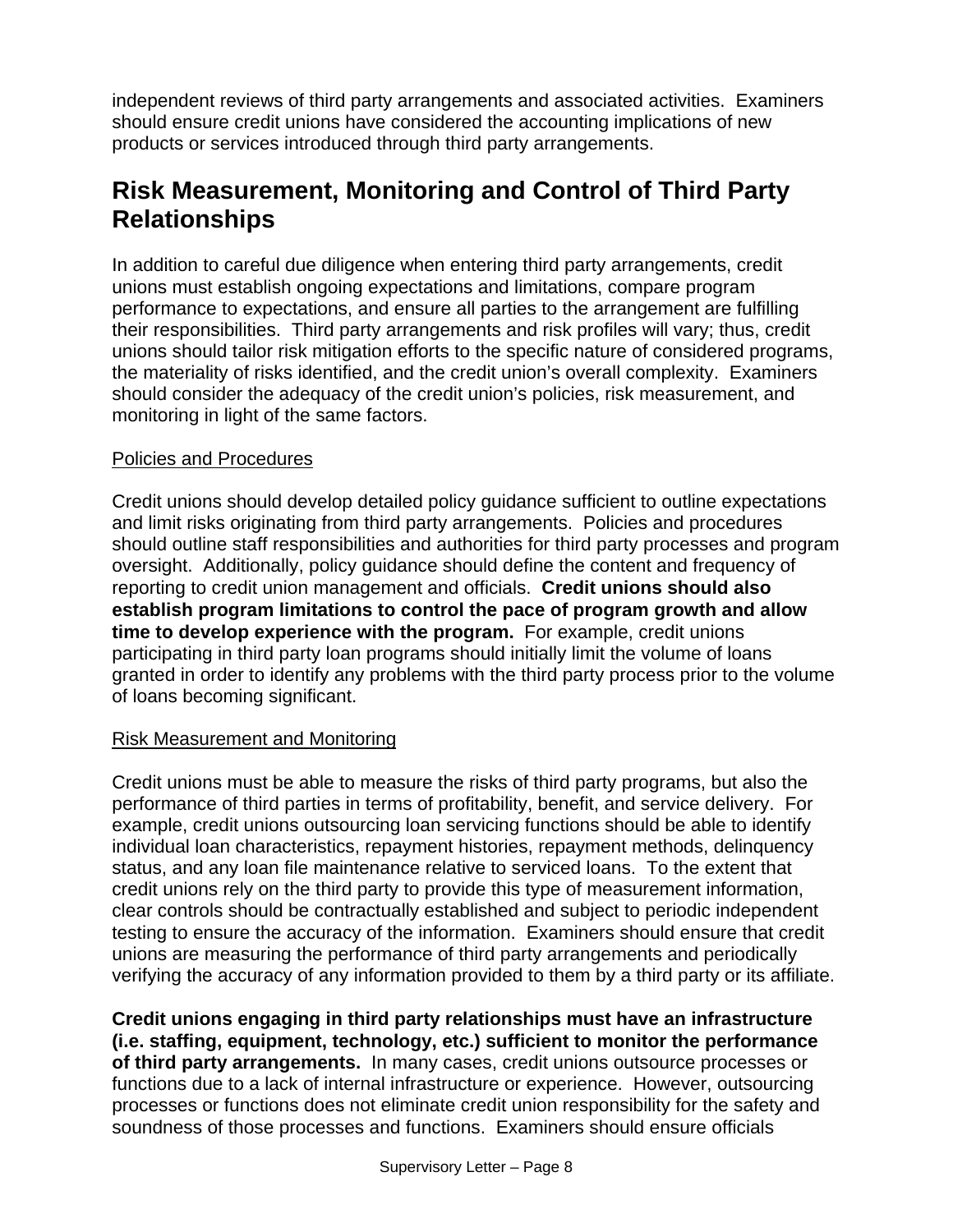demonstrate the knowledge, skills, and abilities necessary to monitor and control third party arrangements.

### Control Systems and Reporting

After credit unions have conducted internal risk assessments and due diligence over prospective third parties, they must implement on-going controls over third party arrangements to mitigate risks. While control systems need not be elaborate for less complex third party arrangements, credit unions are ultimately responsible for establishing internal controls and audit functions reasonably sufficient to assure them that third parties are appropriately safeguarding member assets, producing reliable reports, and following the terms of the third party arrangement. Additionally, credit unions should tailor internal controls as necessary to ensure staff observes policy guidance for third party relationships. Examiners should ensure credit unions have ongoing risk management procedures with regard to any material third party relationship.

Designated credit union staff should be qualified and responsible for continued monitoring and oversight of third party arrangements, exhibiting familiarity with and understanding of the reports available from the third party. Responsible staff should measure the performance of third party programs in relation to credit union policy guidance, contractual commitments, and service levels. Credit unions should implement quality control procedures to review the performance of third parties periodically. Credit union officials should receive periodic reports on the performance of all material third party programs. Examiners should ensure controls are in place, and that management and officials receive periodic reports with information sufficient to assist them in evaluating the performance of the overall arrangement and the adequacy of reserves.

### **Summary**

Third party relationships can be invaluable to credit unions and credit union members. Properly managed third party relationships can allow credit unions to accomplish strategic objectives through increased member service, competitiveness, and economies of scale. However, outsourcing critical business functions increases the risk inherent in those functions. Credit unions are responsible for safeguarding member assets and ensuring sound operations irrespective of whether or not a third party is involved. Smaller or less complex credit unions may have to develop alternative methods of accomplishing due diligence. Examiners should ensure credit unions adequately address risk assessment, planning, due diligence, risk measurement, risk monitoring, and controls when involved in third party relationships.<sup>4</sup>

 $\overline{a}$ <sup>4</sup> See Appendix A.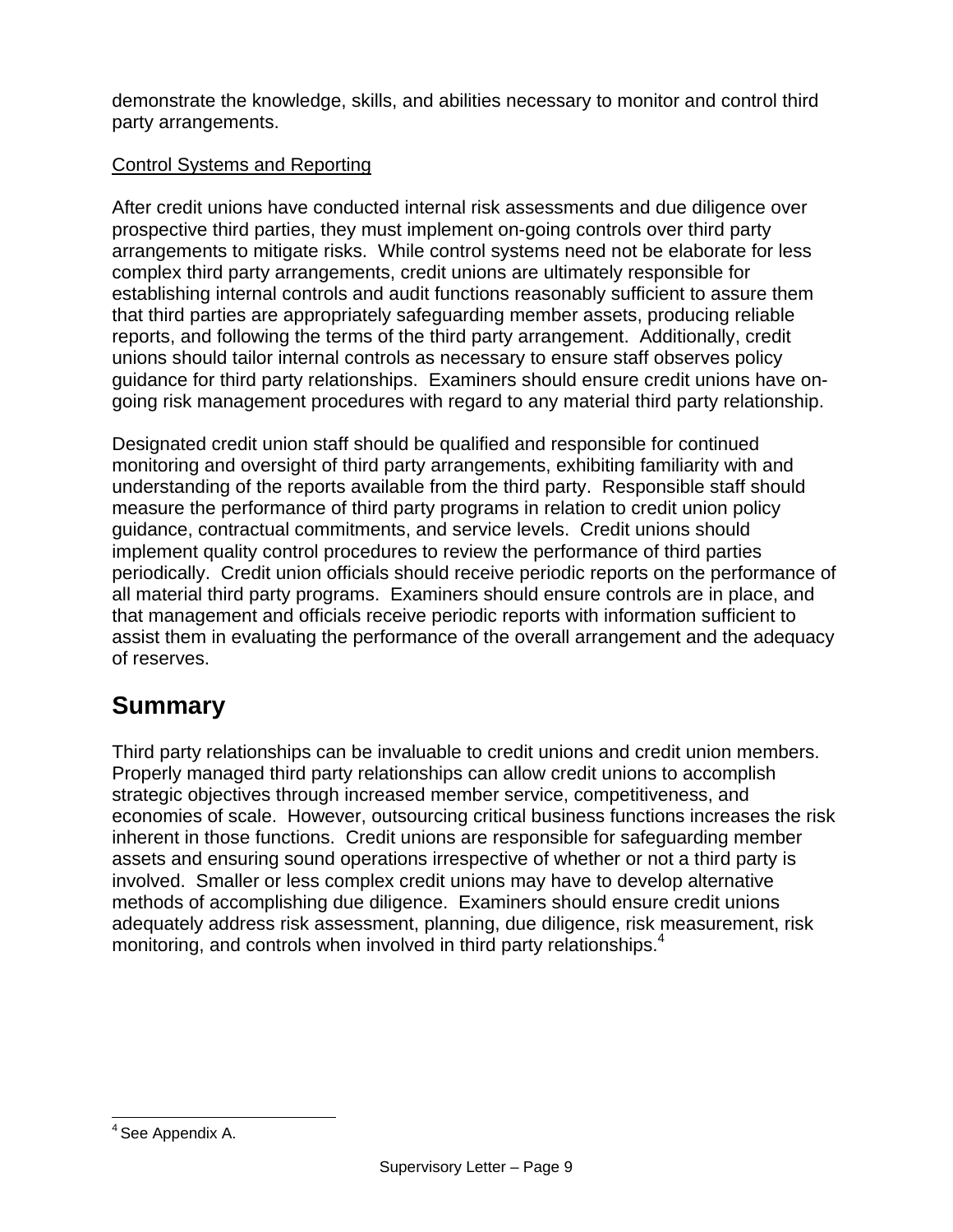# **APPENDIX A**

### **Third Party Relationships- Areas for Consideration**

#### **Risk Assessment and Planning**

- 9 **Planning-** Third party arrangements should be synchronized with strategic plans, business plans, and credit unions' philosophies.
- $\checkmark$  Risk Assessment- Dynamic process should consider the seven areas of risk as well as expectations of the arrangement, staff expertise, criticality of function, cost-benefit, insurance requirements, member impact, and exit strategy.
- 9 **Financial Projections-** Return on investment should be estimated considering revenue, direct costs, indirect costs, fees, and likely cash flow stream. Return should be considered relative to the credit unions' strategic plans and asset-liability frameworks.

#### **Due Diligence**

- 9 **Background Check-** Credit unions should consider references, prior performance, licensing and certification, and any legal proceedings involving prospective third parties, key individuals of the third party's organization. Credit unions should also consider third party motivations.
- $\checkmark$  **Business Model-** Credit unions must understand business logic of the third party arrangement and business model, as well as third party processes and related affiliates.
- 9 **Cash Flows-** Credit unions must demonstrate an understanding of incoming and outgoing cash flows, and be able to independently verify sources of cash flows in third party programs.
- 9 **Financial and Operation Control Review-** Credit unions must review the overall financial condition of third parties and their closely related affiliates, as well as the state of operational controls in the third party's business model.
- 9 **Contract Issues and Legal Review-** Credit unions should generally have legal counsel with appropriate expertise and experience review contracts and third party arrangements to ensure equitable contracts and compliance with applicable state and federal laws and regulations.
- 9 **Accounting Considerations-** Credit unions should be prepared for potential accounting complexity and may need a CPA opinion on accounting for third party relationship activities.

#### **Risk Measurement, Monitoring and Control**

- 9 **Staff Oversight and Quality Control-** Credit unions should have qualified staff designated to oversee and control the quality of the third party relationships.
- 9 **Policies and Procedures-** Policy guidance must be in place and sufficient to control the risks of the third party relationship. Policy guidance should address responsibilities, oversight, program and portfolio limitations, and content and frequency of reporting.
- 9 **Monitoring and Reporting-** Adequate infrastructure is required to support monitoring and reporting outlined in policy guidance. Credit unions should be able to measure and verify the performance of third parties and third party programs.